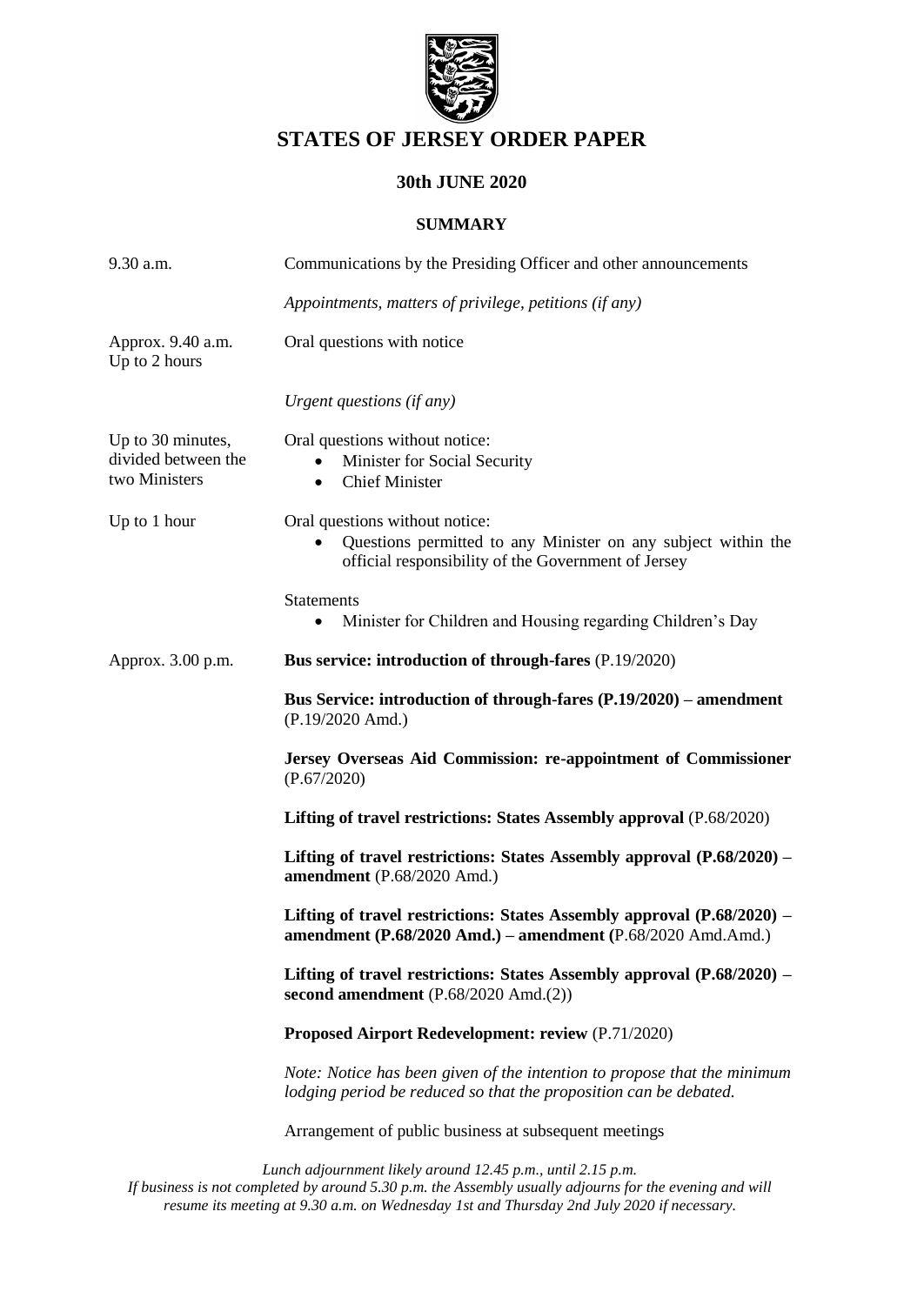

# **STATES OF JERSEY ORDER PAPER**

## **30th JUNE 2020**

## **A. COMMUNICATIONS BY THE PRESIDING OFFICER**

### **B. TABLING OF SUBORDINATE ENACTMENTS**

*(Explanatory note attached)*

[Dormant Bank Accounts \(Distribution of Fund Money\) \(Jersey\) Order 2020.](https://www.jerseylaw.je/laws/enacted/Pages/RO-086-2020.aspx)  *[Minister for External Relations.](https://www.jerseylaw.je/laws/enacted/Pages/RO-086-2020.aspx)* [R&O.86/2020.](https://www.jerseylaw.je/laws/enacted/Pages/RO-086-2020.aspx)

[Control of Housing and Work \(Exemptions\) \(Amendment No. 4\) \(Jersey\)](https://www.jerseylaw.je/laws/enacted/Pages/RO-087-2020.aspx)  [Order 2020.](https://www.jerseylaw.je/laws/enacted/Pages/RO-087-2020.aspx) *[Chief Minister.](https://www.jerseylaw.je/laws/enacted/Pages/RO-087-2020.aspx)* [R&O.87/2020.](https://www.jerseylaw.je/laws/enacted/Pages/RO-087-2020.aspx)

Covid-19 (Safe Distancing – [Suspension\) \(Jersey\) Order 2020.](https://www.jerseylaw.je/laws/enacted/Pages/RO-088-2020.aspx) *[Minister for Health and Social Services.](https://www.jerseylaw.je/laws/enacted/Pages/RO-088-2020.aspx)* [R&O.88/2020.](https://www.jerseylaw.je/laws/enacted/Pages/RO-088-2020.aspx)

Covid-19 (Workplace Restrictions – [Third Extension\) \(Jersey\) Order 2020.](https://www.jerseylaw.je/laws/enacted/Pages/RO-089-2020.aspx) *[Minister for Health and Social Services.](https://www.jerseylaw.je/laws/enacted/Pages/RO-089-2020.aspx)* [R&O.89/2020.](https://www.jerseylaw.je/laws/enacted/Pages/RO-089-2020.aspx)

### **C. DOCUMENTS PRESENTED**

| Jersey Financial Services Commission: Annual Report 2019.<br>Presented: 17th June 2020, Minister for External Relations.                                                                                                        | R.58/2020. |
|---------------------------------------------------------------------------------------------------------------------------------------------------------------------------------------------------------------------------------|------------|
| Covid-19 (Safe Distancing) (Jersey) Regulations 2020: Medical Officer of<br>Health Report 1 and response of the Minister for Health and Social Services.<br>Presented: 17th June 2020, Minister for Health and Social Services. | R.59/2020. |
| Children's Commissioner for Jersey: Annual Report 2018-2019.<br>Presented: 18th June 2020, Children's Commissioner.                                                                                                             | R.60/2020. |
| Commissioner for Standards: Investigation of Complaint of breach of the Code<br>of Conduct for Elected Members by Deputy S.M. Wickenden of St. Helier.<br>Presented: 19th June 2020, Privileges and Procedures Committee.       | R.61/2020. |
| States of Jersey Law 2005: delegation of functions - Minister for Social<br>Security – extension June 2020.<br>Presented: 23rd June 2020, Minister for Social Security.                                                         | R.62/2020. |

### **D. NOTIFICATION OF LODGED PROPOSITIONS**

| Lifting of travel restrictions: States Assembly approval $(P.68/2020)$ –<br>amendment $(P.68/2020 \text{ Amd.})$ – amendment.<br>Lodged: 24th June 2020, Minister for Economic Development, Tourism, Sport<br>and Culture. | P.68/2020.<br>Amd.Amd.   |
|----------------------------------------------------------------------------------------------------------------------------------------------------------------------------------------------------------------------------|--------------------------|
| Lifting of travel restrictions: States Assembly approval $(P.68/2020)$ – second<br>amendment.<br>Lodged: 23rd June 2020, Deputy K.F. Morel of St. Lawrence.                                                                | P.68/2020.<br>Amd. $(2)$ |
| Draft Limited Partnerships (Continuance) (Jersey) Regulations 202-.<br>Lodged: 22nd June 2020, Minister for External Relations.                                                                                            | P.83/2020.               |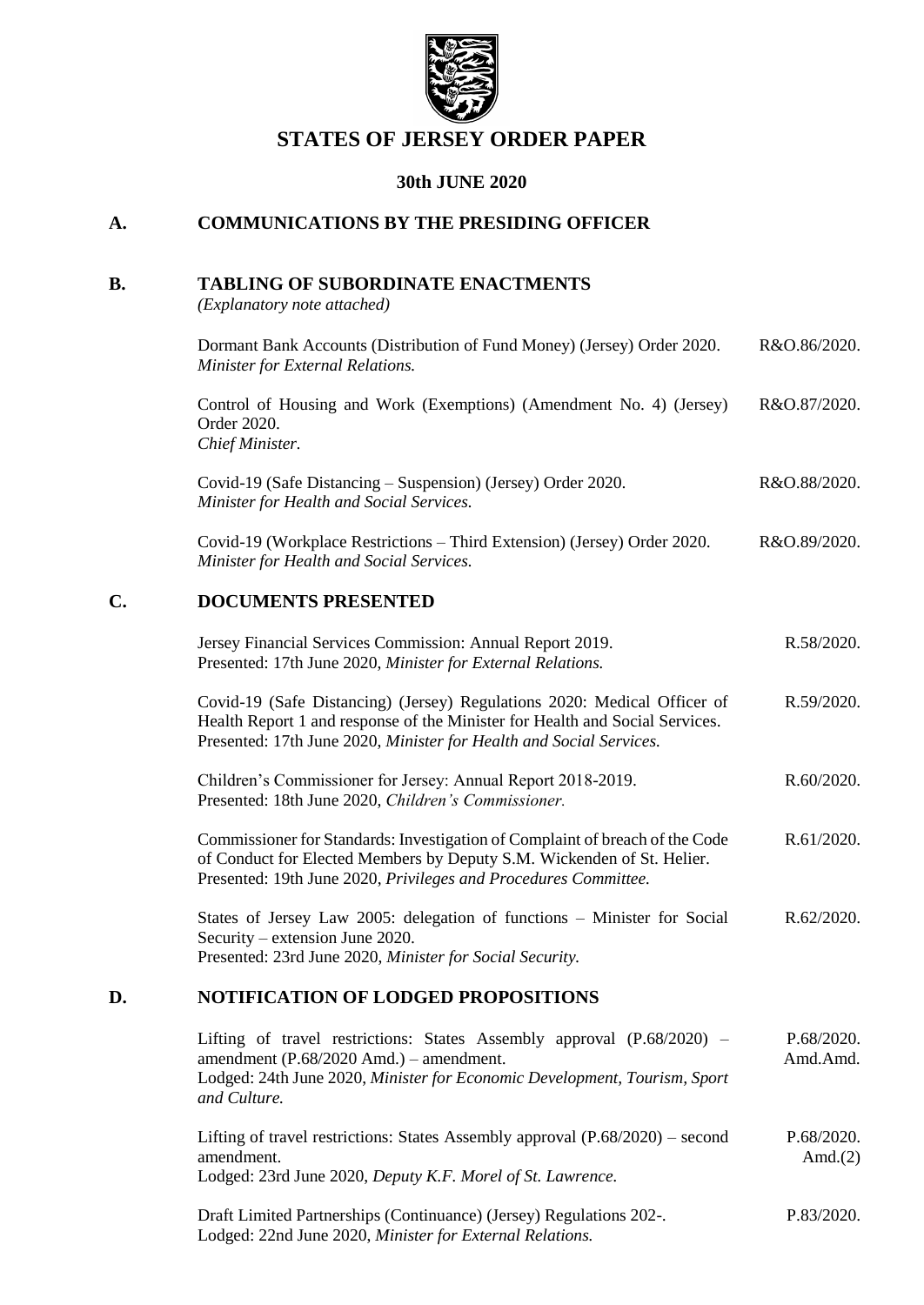

## **E. WITHDRAWAL OF LODGED PROPOSITIONS**

## **F. APPOINTMENT OF MINISTERS, COMMITTEES AND PANELS**

- **G. MATTERS OF PRIVILEGE**
- **H. PETITIONS**

#### **I. QUESTIONS**

#### (a) – **Written Questions**

*(attached)*

|  | $WQ.233/2020$ 1. The Chief Minister will table an answer to a question asked by Deputy K.F. Morel of |
|--|------------------------------------------------------------------------------------------------------|
|  | St. Lawrence regarding Government of Jersey contracts with EY.                                       |
|  |                                                                                                      |

- **WQ.234/2020** 2. The Chief Minister will table an answer to a question asked by Deputy K.F. Morel of St. Lawrence regarding Government of Jersey contracts with J3 Limited.
- **WQ.235/2020** 3. The Minister for Infrastructure will table an answer to a question asked by Deputy K.F. Morel of St. Lawrence regarding the use of U.K. companies for the laying of road surfaces in Jersey.
- **WQ.236/2020** 4. The Minister for Education will table an answer to a question asked by Deputy C.S. Alves of St. Helier regarding the provision of virtual learning materials to schoolchildren.
- **WQ.237/2020** 5. The Minister for Social Security will table an answer to a question asked by Deputy C.S. Alves of St. Helier regarding the Covid Related Emergency Support Scheme.
- **WQ.238/2020** 6. The Minister for Children and Housing will table an answer to a question asked by Deputy C.S. Alves of St. Helier regarding provisions for accessibility in newly-built social housing.
- **WQ.239/2020** 7. The Minister for Health and Social Services will table an answer to a question asked by Deputy C.S. Alves of St. Helier regarding the Drugs and Alcohol Strategy.
- **WQ.240/2020** 8. The Minister for Treasury and Resources will table an answer to a question asked by Deputy C.S. Alves of St. Helier regarding the co-funded payroll scheme.
- **WQ.241/2020** 9. The Chief Minister will table an answer to a question asked by Deputy R.J. Ward of St. Helier regarding the advice of the Scientific and Technical Advisory Cell.
- **WQ.242/2020** 10. The Minister for Infrastructure will table an answer to a question asked by Deputy R.J. Ward of St. Helier regarding the provision of solar panels at the new Les Quennevais School.
- **WQ.243/2020** 11. The Minister for Social Security will table an answer to a question asked by Deputy R.J. Ward of St. Helier regarding errors in the payment of benefits by the Department of Customer and Local Services.
- **WQ.244/2020** 12. The Minister for Treasury and Resources will table an answer to a question asked by Deputy R.J. Ward of St. Helier regarding administration of the loans provided to Andium Homes.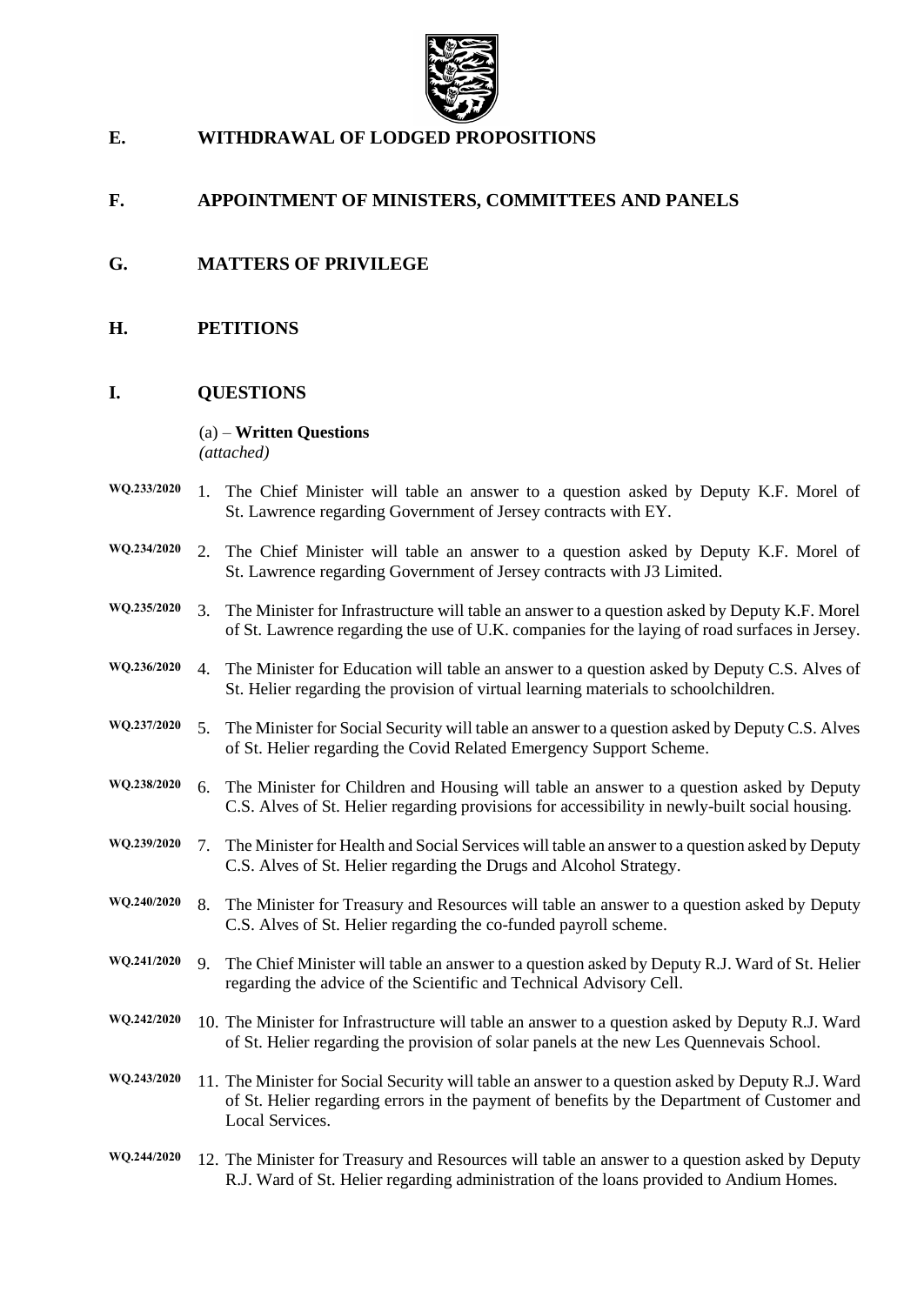

- **WQ.245/2020** 13. The Minister for the Environment will table an answer to a question asked by Deputy R.J. Ward of St. Helier regarding the Government's consideration of measures to address climate change.
- **WQ.246/2020** 14. The Minister for Treasury and Resources will table an answer to a question asked by Deputy M. Tadier of St. Brelade regarding the statue of Sir George de Carteret in St. Peter.
- **WQ.247/2020** 15. The Minister for Children and Housing will table an answer to a question asked by Deputy M.R. Higgins of St. Helier regarding the waiting list for social housing.
- **WQ.248/2020** 16. The Minister for Health and Social Services will table an answer to a question asked by Deputy M.R. Higgins of St. Helier regarding ventilators and continuous positive airway pressure units.
- **WQ.249/2020** 17. The Minister for Home Affairs will table an answer to a question asked by Deputy M.R. Higgins of St. Helier regarding the early release of prisoners during the Covid-19 pandemic.
- **WQ.250/2020** 18. The Minister for the Environment will table an answer to a question asked by Deputy M.R. Higgins of St. Helier regarding the organisation of, and the number of employees in his department.
- **WQ.251/2020** 19. The Minister for Home Affairs will table an answer to a question asked by Deputy M.R. Higgins of St. Helier regarding the organisation of, and the number of employees in the Department of Justice and Home Affairs.
- **WQ.252/2020** 20. The Chief Minister will table an answer to a question asked by Deputy G.P. Southern of St. Helier regarding the Household Living Costs and Income Survey.
- **WQ.253/2020** 21. The Minister for Health and Social Services will table an answer to a question asked by Deputy G.P. Southern of St. Helier regarding the cost of primary care for people on low incomes and those with chronic illnesses.
- **WQ.254/2020** 22. The Minister for Health and Social Services will table an answer to a question asked by Deputy L.M.C. Doublet of St. Saviour regarding mental health services for young men.

#### **(b) – Oral Questions**

(120 minutes)

**OQ.180/2020** 1. Deputy R.J. Ward of St. Helier will ask the following question of the Minister for Infrastructure –

> "Following the report in the Jersey Evening Post of 24th June 2020 regarding 3 disinfectant vehicles with a capacity to cover 2,400 square metres in 1 hour with disinfectant, will the Minister confirm which areas it is proposed will be disinfected with these devices and identify who has control over the decision to take such action?"

**OQ.183/2020** 2. Deputy M. Tadier of St. Brelade will ask the following question of the Chair of the Privileges and Procedures Committee –

> "Will the Chair advise what consideration, if any, the Committee has given to the situation whereby Islanders who have lived in Jersey for decades (but who do not have British nationality) cannot currently stand for election to the States whereas British nationals who have lived in the Island for 2 years can do so, including any potential impact this situation has on Islanders' democratic engagement?"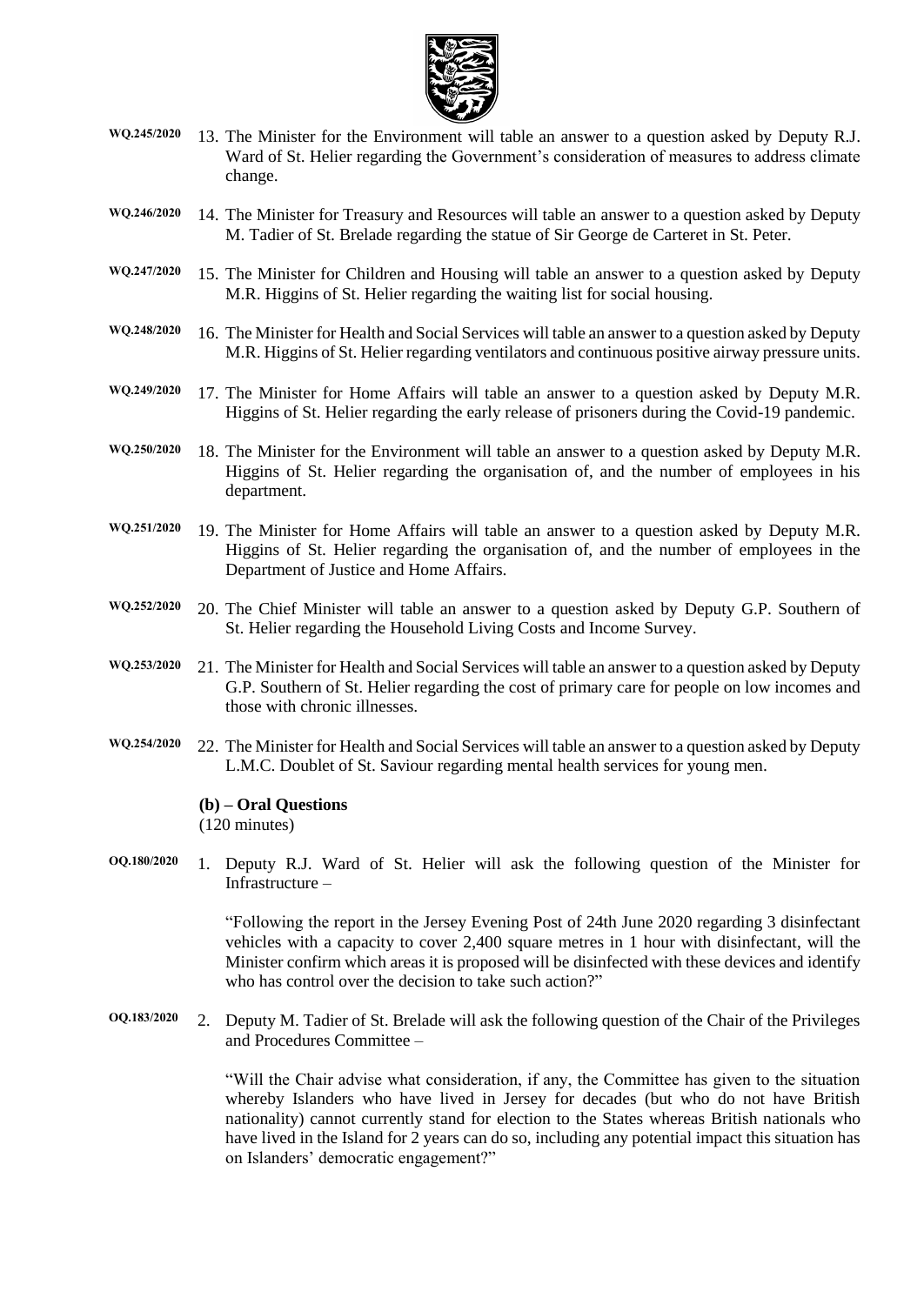

**OQ.178/2020** 3. The Connétable of St. Helier will ask the following question of the Minister for the Environment –

> "Is it the Minister's assessment that the time taken to process planning applications is acceptable, and if not, what plans does he have to improve this service?"

**OQ.172/2020** 4. The Deputy of St. John will ask the following question of the Minister for Health and Social Services –

> "Will people who experienced mild Covid symptoms early on in the pandemic be invited to undergo antibody testing with a view to establishing a better understanding of the potential levels of immunity now established in the Island's community?"

**OQ.168/2020** 5. Deputy K.G. Pamplin of St. Saviour will ask the following question of the Chief Minister –

"Following the latest report by Statistics Jersey of the Island's projected population figures, will the Chief Minister bring forward the Government's policy on population and migration as a matter of urgency?"

**OQ.182/2020** 6. Senator S.C. Ferguson will ask the following question of the Minister for Treasury and Resources –

> "Will the Minister advise whether she will negotiate with Amazon, and other large online retailers, in order to ensure that they deduct V.A.T., and add G.S.T., to the cost of goods ordered online in Jersey; and if not, why not?"

**OQ.176/2020** 7. Deputy K.F. Morel of St. Lawrence will ask the following question of the Minister for Education –

> "Given the abrupt disruption to the social, physical and mental development of our Island's children caused by the closing of schools due to Covid-19, will the Minister confirm that there will be provision for all schoolchildren to attend clubs and activities during the summer holidays and what investment, if any, is the Government of Jersey making in those clubs and activities?"

**OQ.170/2020** 8. Deputy J.H. Perchard of St. Saviour will ask the following question of the Minister for Health and Social Services –

> "Following the adoption of the Covid-19 (Safe Distancing) (Jersey) Regulations on 27th May 2020, will the Minister state how many fines, if any, have been levied under these Regulations; and, of those issued, how many were imposed upon individuals with a responsibility for children as described under Article 3 of the Regulations?"

**OQ.167/2020** 9. Deputy C.S. Alves of St. Helier will ask the following question of the Chair of the States Employment Board –

> "Will the Chair provide details of any mental health support that is being given to workers from all Government departments who are working from home, or who have not been able to go into their normal work environment, (such as schools and offices) due to the current Covid-19 crisis?"

**OQ.185/2020** 10. Deputy G.P. Southern of St. Helier will ask the following question of the Chief Minister –

"Will the Chief Minister assure members that there will be no cuts to front line services resulting from reductions in staff numbers, or otherwise, when devising the economic recovery plan to replace the 2020 Government Plan?"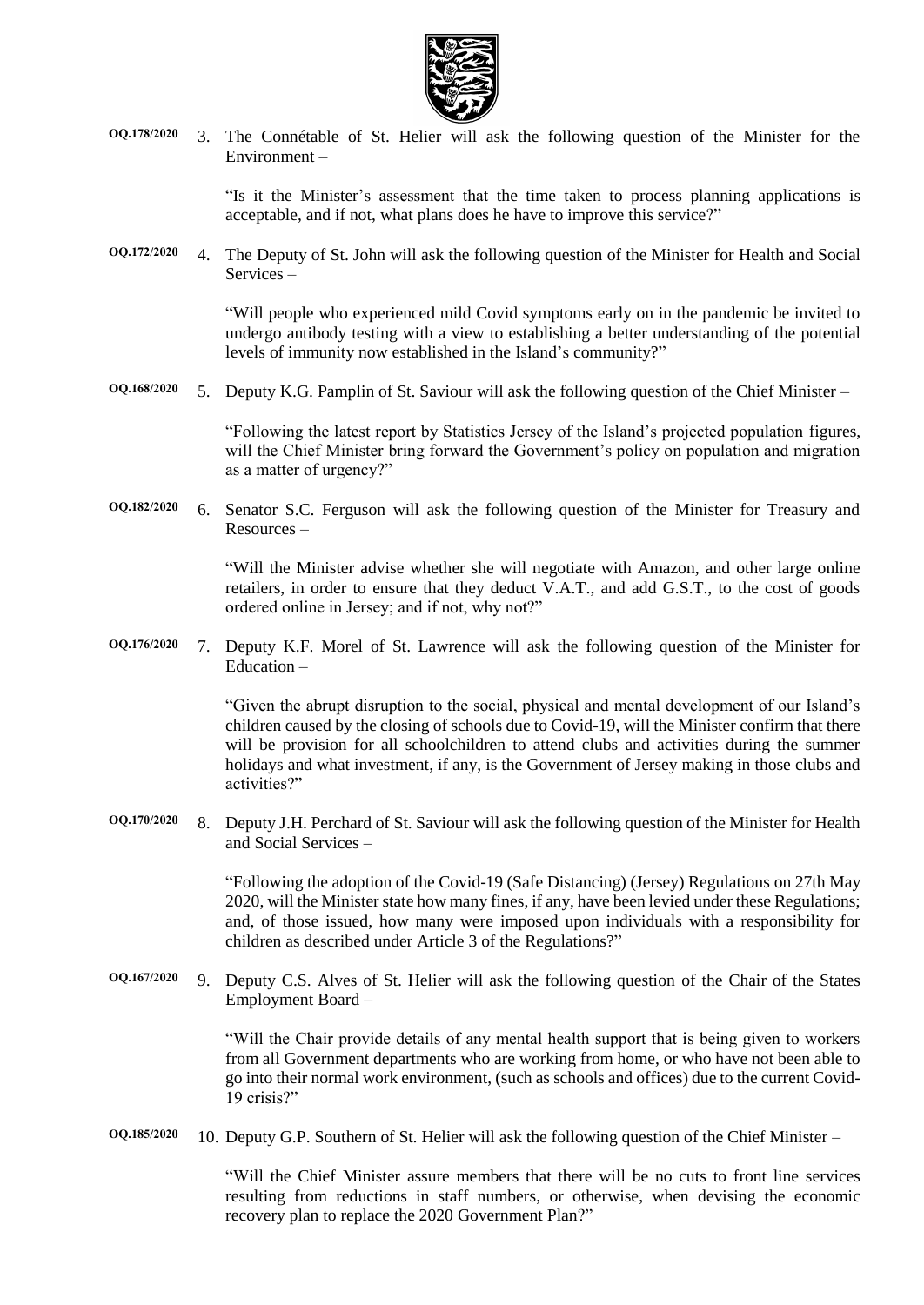

**OQ.174/2020** 11. Deputy I. Gardiner of St. Helier will ask the following question of the Minister for Children and Housing –

> "Following the recent concerns expressed by the Children's Commissioner regarding the lack of free healthcare for children, and the housing and education inequalities in Jersey, will the Minister explain what actions, if any, he will take between now and the end of 2020 to address these issues?"

**OQ.171/2020** 12. Deputy C.S. Alves of St. Helier will ask the following question of the Minister for Education –

"Will the Minister advise what financial savings, if any, have been made following the appointment of head teachers to oversee two primary schools?"

**OQ.169/2020** 13. Deputy K.G. Pamplin of St. Saviour will ask the following question of the Minister for Health and Social Services –

> "Will the Minister provide a statement on the progress of updating and enhancing the Mental Health Strategy following the adoption of my amendment to 'Covid-19 Elimination Strategy'  $(P.61/2020)?''$

**OQ.175/2020** 14. Deputy I. Gardiner of St. Helier will ask the following question of the Minister for Economic Development, Tourism, Sport and Culture –

> "Given that, from January to May 2020 the average Jersey heating oil price per 1,000 litres decreased by approximately 10 pence, whereas in the United Kingdom during the same period there was a decrease of almost 25 pence, will the Minister advise whether any examination has been undertaken of the reasons for this significant difference in price and, if not, why not?"

**OQ.179/2020** 15. The Connétable of St. Helier will ask the following question of the Minister for Infrastructure –

> "Will the Minister explain what progress, if any, is being made with re-purposing the site of the former police station, given the need for more space for Rouge Bouillon School and the lack of public amenity space and residents' parking in this part of St. Helier?"

**OQ.181/2020** 16. Deputy R.J. Ward of St. Helier will ask the following question of the Assistant Minister for Education –

> "In light of the current difficulties facing those students looking for seasonal work in order to save or to pay off overdrafts, what advice, if any, is available for students who may be considering private 'student loans' offered by local finance companies and who risk entering into long-term and expensive debt; and what action, if any, is being considered to address this funding gap?"

**OQ.177/2020** 17. Deputy K.F. Morel of St. Lawrence will ask the following question of the Minister for the Environment –

> "Will the Minister update the Assembly on any work being undertaken to ensure that wildlife at Les Ecréhous remains undisturbed by residents and visitors to the reef; and will he confirm that, where any endangered species are being disturbed, he will take the appropriate action to ensure that these disturbances quickly come to an end?"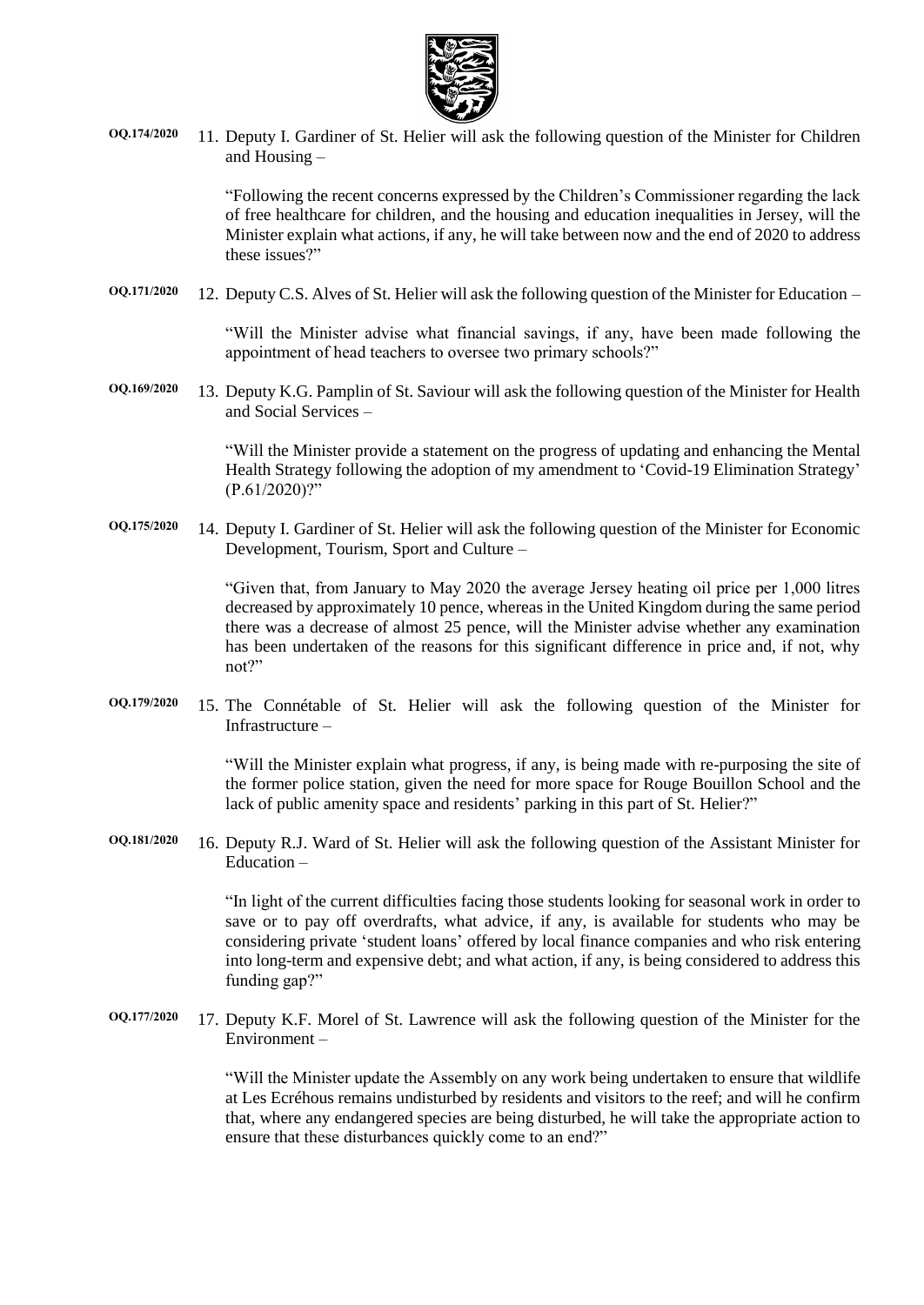

**OQ.173/2020** 18. The Deputy of St. John will ask the following question of the Minister for External Relations –

"Will the Minister advise what plans, if any, are in place to recommence consultation, either with the public generally or with the finance industry specifically, in relation to the regulation of pensions business?"

**OQ.186/2020** 19. Deputy G.P. Southern of St. Helier will ask the following question of the Minister for Health and Social Services –

> "Will the Minister assure members that there will be no reduction in front line health services as a result of any staff cuts included in the economic recovery plan as a means of reducing expenditure; and will he explain how he intends to safeguard these services during the development of the plan?"

**OQ.184/2020** 20. Deputy M. Tadier of St. Brelade will ask the following question of the States of Jersey Trustee of the Jersey Community Relations Trust –

> "Has the Jersey Community Relations Trust considered proposing the introduction of quotas to increase the number of women elected as members of the States Assembly and, if not, what other measures have been considered to achieve a more diverse Assembly?"

#### **(c) – Questions to Ministers without notice (30 minutes) –**

1st question period – Minister for Social Security

2nd question period – Chief Minister

#### **(d) – Questions to Ministers without notice (1 hour) –**

Questions permitted to any Minister on any subject within the official responsibility of the Government of Jersey.

#### **J. PERSONAL STATEMENTS**

### **K. STATEMENTS ON A MATTER OF OFFICIAL RESPONSIBILITY**

The Minister for Children and Housing will make a statement regarding Children's Day.

### **L. PUBLIC BUSINESS**

| Bus service: introduction of through-fares.<br>Lodged: 12th March 2020, Deputy M. Tadier of St. Brelade.                          | P.19/2020.         |
|-----------------------------------------------------------------------------------------------------------------------------------|--------------------|
| Bus Service: introduction of through-fares (P.19/2020) – amendment.<br>Lodged: 11th June 2020, Connétable of St. Helier.          | P.19/2020.<br>Amd. |
| Jersey Overseas Aid Commission: re-appointment of Commissioner.<br>Lodged: 1st June 2020, Minister for International Development. | P.67/2020.         |
| Lifting of travel restrictions: States Assembly approval.<br>Lodged: 2nd June 2020, Deputy J.M. Maçon of St. Saviour.             | P.68/2020.         |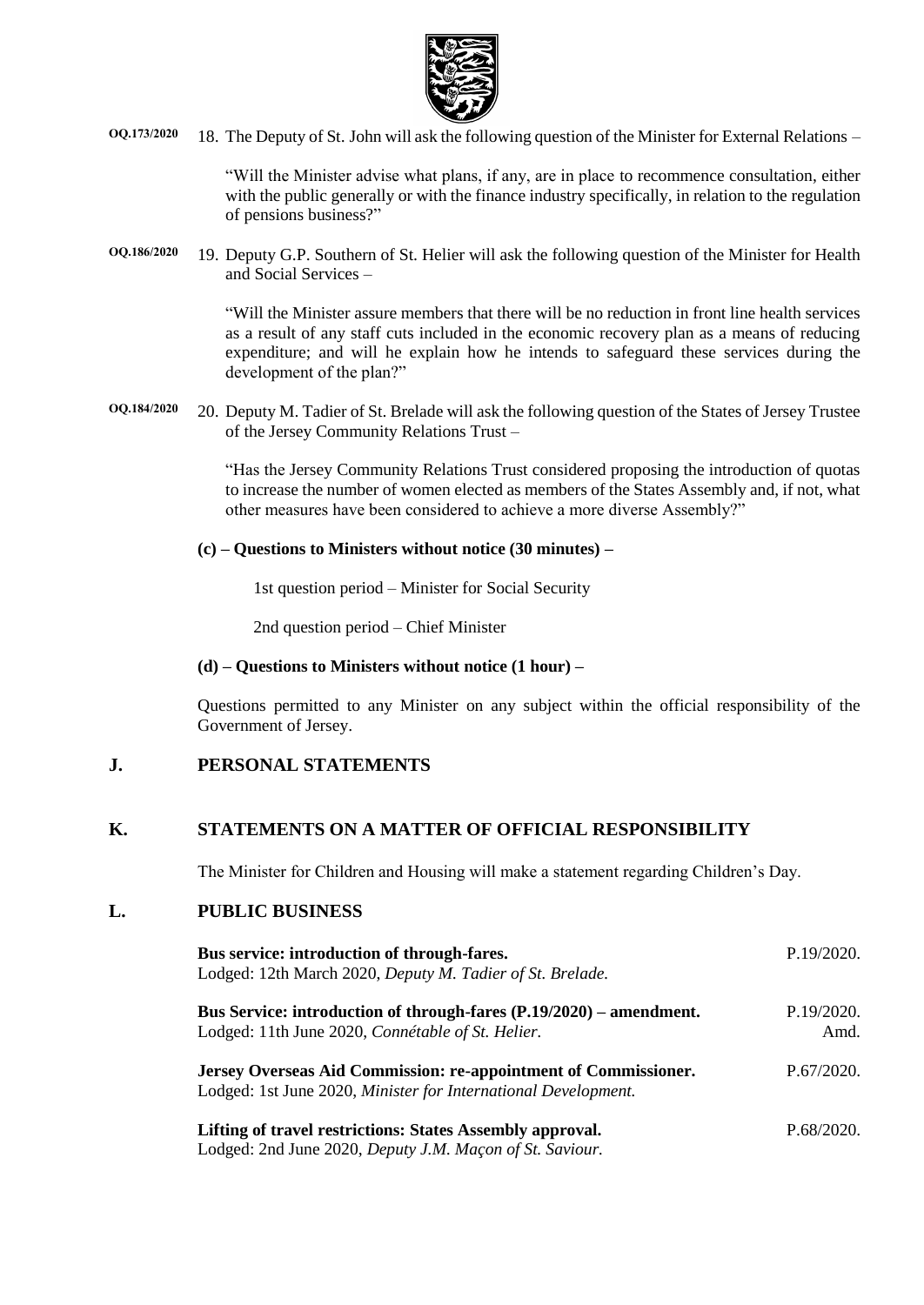

| Lifting of travel restrictions: States Assembly approval $(P.68/2020)$ –<br>amendment.                                                                                                                           | P.68/2020.<br>Amd.       |
|------------------------------------------------------------------------------------------------------------------------------------------------------------------------------------------------------------------|--------------------------|
| Lodged: 15th June 2020, Minister for Economic Development, Tourism, Sport<br>and Culture.                                                                                                                        |                          |
| Lifting of travel restrictions: States Assembly approval $(P.68/2020)$ –<br>amendment (P.68/2020 Amd.) – amendment.<br>Lodged: 24th June 2020, Minister for Economic Development, Tourism, Sport<br>and Culture. | P.68/2020.<br>Amd.Amd.   |
| Lifting of travel restrictions: States Assembly approval $(P.68/2020)$ – second<br>amendment.<br>Lodged: 23rd June 2020, Deputy K.F. Morel of St. Lawrence.                                                      | P.68/2020.<br>Amd. $(2)$ |
| <b>Proposed Airport Redevelopment: review.</b>                                                                                                                                                                   | P.71/2020.               |

Lodged: 3rd June 2020, *[Deputy R. Labey of St. Helier.](https://statesassembly.gov.je/AssemblyPropositions/2020/P.71-2020.pdf)*

*Note: Because of the requirement for a four-week lodging period, the minimum lodging period of the proposition of Deputy R. Labey of St. Helier will expire on Wednesday 1st July 2020. The Deputy has therefore given notice of his intention to propose, in accordance with Standing Order 26(7), that the minimum lodging period for the proposition be reduced in order that it can be debated at the meeting.*

## **M. ARRANGEMENT OF PUBLIC BUSINESS**

#### **14th July 2020**

| Draft Road Traffic (No. 64) (Jersey) Regulations 202-.<br>Lodged: 3rd February 2020, Minister for Infrastructure.                                                                                                                                                                                                                                                                                                           | P.10/2020. |  |
|-----------------------------------------------------------------------------------------------------------------------------------------------------------------------------------------------------------------------------------------------------------------------------------------------------------------------------------------------------------------------------------------------------------------------------|------------|--|
| <b>Draft Financial Services (Disclosure and Provision of Information) (Jersey)</b><br>Law 202-.<br>Lodged: 2nd June 2020, Minister for External Relations.                                                                                                                                                                                                                                                                  | P.69/2020. |  |
| States of Jersey Development Company-Amendments to the Board of<br><b>Directors and Articles of Association.</b><br>Lodged: 2nd June 2020, Minister for Treasury and Resources.                                                                                                                                                                                                                                             | P.70/2020. |  |
| Variation to Lodging Period for the Government Plan lodged in 2020.<br>Lodged: 3rd June 2020, Chief Minister.                                                                                                                                                                                                                                                                                                               | P.72/2020. |  |
| Note: Because of the requirement for a six-week lodging period, the minimum lodging period of<br>the proposition of the Chief Minister will expire on Wednesday 15st July 2020. The Chief Minister<br>has therefore given notice of his intention to propose, in accordance with Standing Order 26(7),<br>that the minimum lodging period for the proposition be reduced in order that it can be debated at<br>the meeting. |            |  |
| Draft Public Employees (Contributory Retirement Scheme) (Miscellaneous<br>Amendments) (No. 2) (Jersey) Regulations 202-.<br>Lodged: 3rd June 2020, States Employment Board.                                                                                                                                                                                                                                                 | P.73/2020. |  |
| <b>Draft Public Employees (Pension Scheme) (Miscellaneous Amendments)</b><br>(No. 2) (Jersey) Regulations 202-.                                                                                                                                                                                                                                                                                                             | P.74/2020. |  |

Lodged: 3rd June 2020, *[States Employment Board.](https://statesassembly.gov.je/AssemblyPropositions/2020/P.74-2020.pdf)*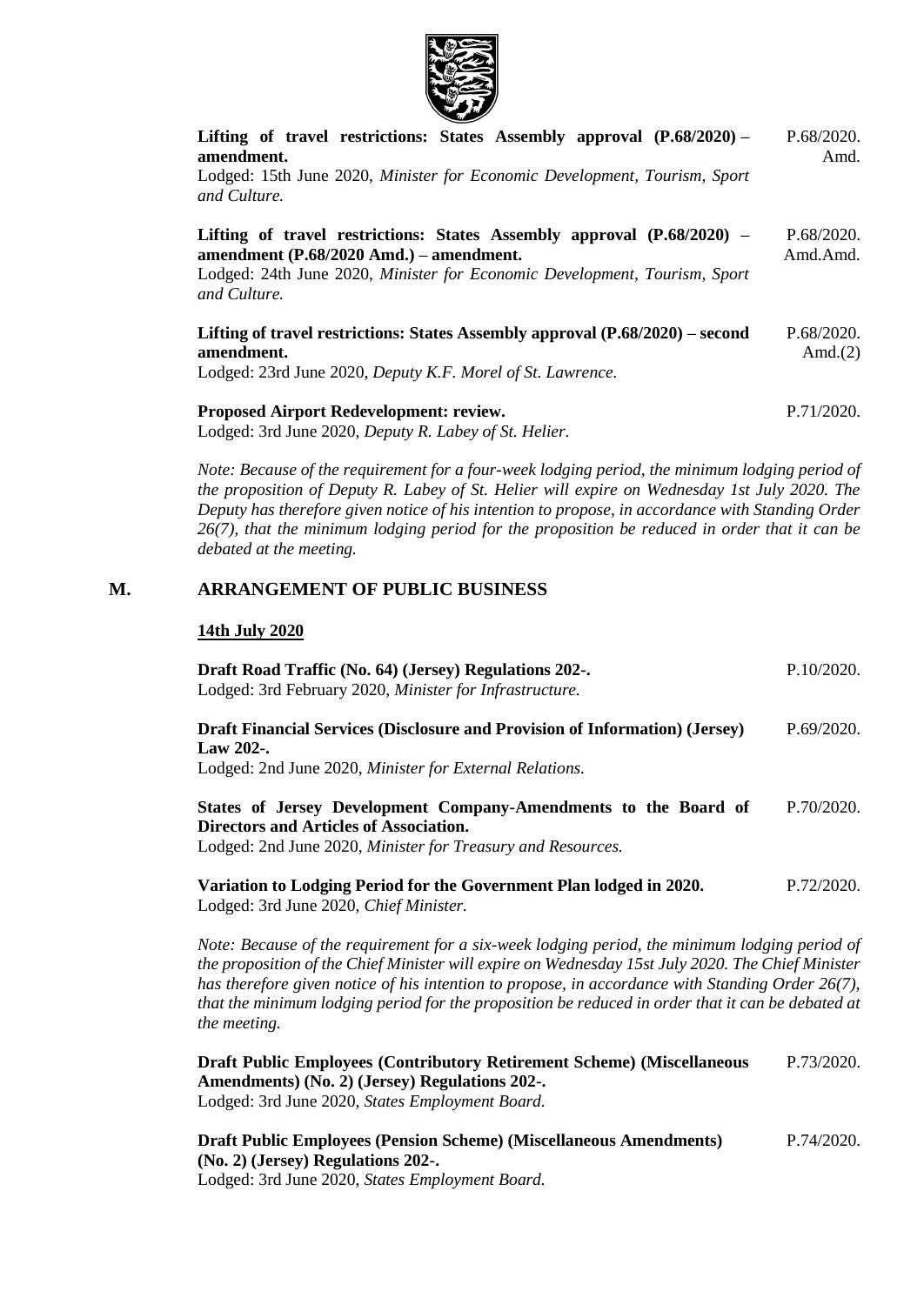

| $\sim$                                                                                                                                                 |            |
|--------------------------------------------------------------------------------------------------------------------------------------------------------|------------|
| Period of Questions Without Notice to the Chief Minister at every scheduled<br>Sitting.                                                                | P.76/2020. |
| Lodged: 10th June 2020, Deputy M. Tadier of St. Brelade.                                                                                               |            |
| Jersey and the slave trade.                                                                                                                            | P.78/2020. |
| Lodged: 12th June 2020, Deputy M. Tadier of St. Brelade.                                                                                               |            |
| Green lanes and quiet lanes: priority to pedestrians, cyclists and horse riders.<br>Lodged: 15th June 2020, Deputy R.J. Ward of St. Helier.            | P.79/2020. |
| Extended limits of co-payments for G.P. consultations: young people and                                                                                | P.80/2020. |
| pregnant women.<br>Lodged: 16th June 2020, Deputy C.S. Alves of St. Helier.                                                                            |            |
| G.P. fees and income support.                                                                                                                          | P.81/2020. |
| Lodged: 16th June 2020, Deputy G.P. Southern of St. Helier.<br>Investigation into the establishment of a digital register of landlords and<br>tenants. | P.82/2020. |
| Lodged: 16th June 2020, Deputy of St. Peter.                                                                                                           |            |
| Draft Limited Partnerships (Continuance) (Jersey) Regulations 202-.<br>Lodged: 22nd June 2020, Minister for External Relations.                        | P.83/2020. |

*Note: Because of the requirement for a six-week lodging period, the minimum lodging period of the proposition of the Minister for External Relations will expire on Monday 3rd August 2020. The Minister has therefore given notice of his intention to propose, in accordance with Standing Order 26(7), that the minimum lodging period for the proposition be reduced in order that it can be debated at the meeting.*

#### **Priorities for the next Island Plan**

(Consideration In-Committee)

#### **8th September 2020**

| Draft Public Health and Safety (Rented Dwellings) (Licensing) (Jersey)                                                                                                                                                       | P.106/2019.               |
|------------------------------------------------------------------------------------------------------------------------------------------------------------------------------------------------------------------------------|---------------------------|
| <b>Regulations 201-.</b>                                                                                                                                                                                                     |                           |
| Lodged: 1st October 2019, Minister for the Environment.                                                                                                                                                                      |                           |
| Minimum standards for rented dwellings: licensing regulations.<br>Presented: 21st February 2020.                                                                                                                             | S.R.1/2020.               |
| Environment, Housing and Infrastructure Scrutiny Panel.                                                                                                                                                                      |                           |
| Draft Public Health and Safety (Rented Dwellings) (Licensing) (Jersey)<br>Regulations 201 - (P.106/2019): second amendment.<br>Lodged: 20th February 2020, <i>Environment, Housing and Infrastructure Scrutiny</i><br>Panel. | P.106/2019.<br>Amd. $(2)$ |
| Draft Public Health and Safety (Rented Dwellings) (Licensing) (Jersey)<br>Regulations 201 - (P.106/2019): third amendment.<br>Lodged: 12th March 2020, Minister for the Environment.                                         | P.106/2019.<br>Amd. $(3)$ |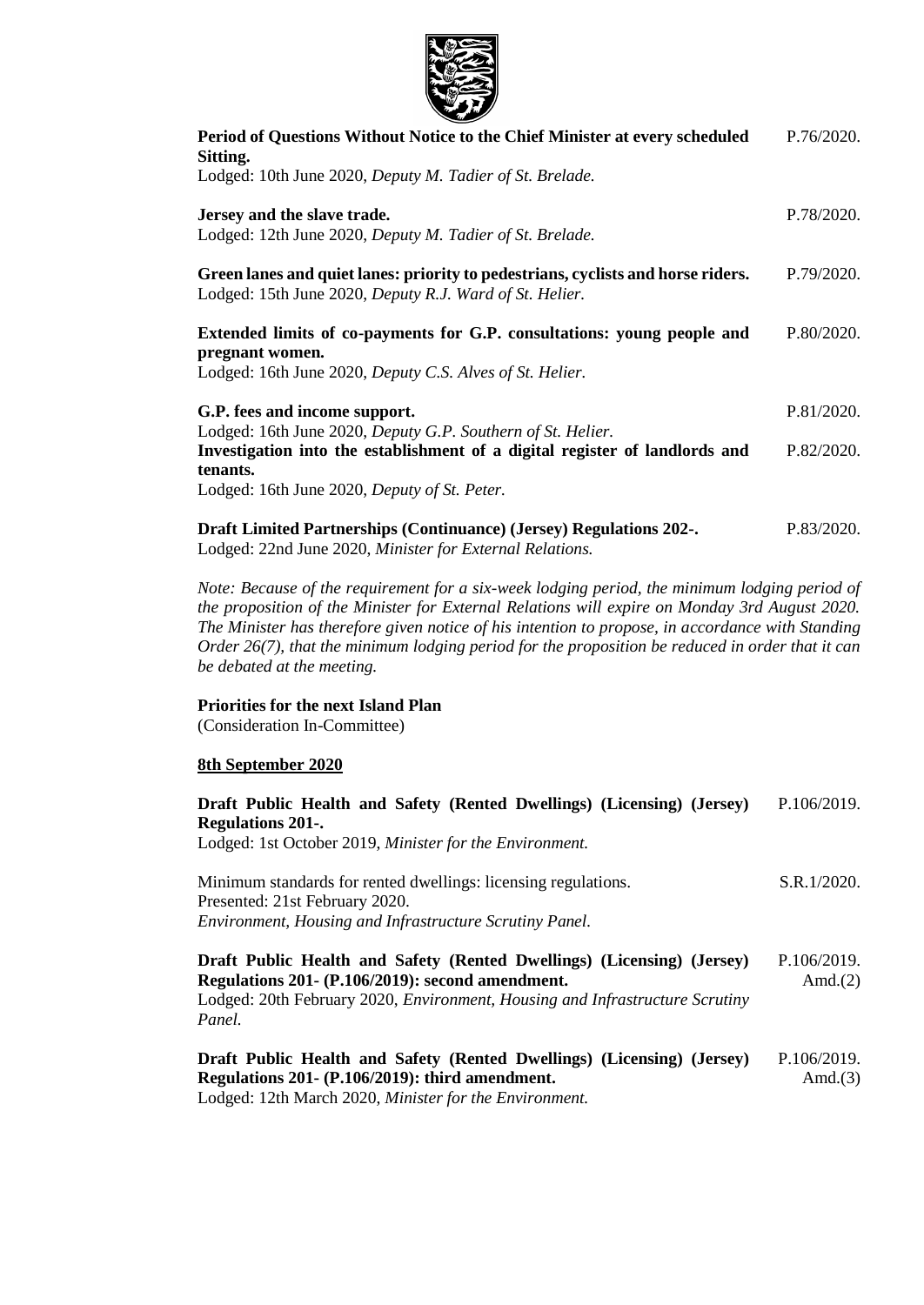

#### **[Draft Taxation \(Implementation\) \(International Tax Compliance\)](https://statesassembly.gov.je/assemblypropositions/2019/p.129-2019.pdf)  [\(Mandatory Disclosure Rules for CRS Avoidance Arrangements and](https://statesassembly.gov.je/assemblypropositions/2019/p.129-2019.pdf)  [Opaque Offshore Structures\) \(Jersey\) Regulations 202-.](https://statesassembly.gov.je/assemblypropositions/2019/p.129-2019.pdf)** [P.129/2019.](https://statesassembly.gov.je/assemblypropositions/2019/p.129-2019.pdf)

Lodged: 31st December2019, *[Minister for External Relations.](https://statesassembly.gov.je/assemblypropositions/2019/p.129-2019.pdf)*

*Note: The 2nd reading of the Draft Regulations will resume, following adoption of the principles on 16th June 2020 and the subsequent referral to the Economic and International Affairs Scrutiny Panel under Standing Order 72(1).* 

**[Senators and Deputies: removal of citizenship requirement.](https://statesassembly.gov.je/assemblypropositions/2020/p.75-2020.pdf)** Lodged: 9th June 2020, *[Deputy M. Tadier of St. Brelade.](https://statesassembly.gov.je/assemblypropositions/2020/p.75-2020.pdf)*

[P.75/2020.](https://statesassembly.gov.je/assemblypropositions/2020/p.75-2020.pdf)

## **DR. M. EGAN Greffier of the States**

25th June 2020

**Note –**

**In accordance with the meeting dates fixed for 2019 by the Privileges and Procedures Committee, this meeting will continue, if necessary, on Wednesday 1st and Thursday 2nd July 2020.**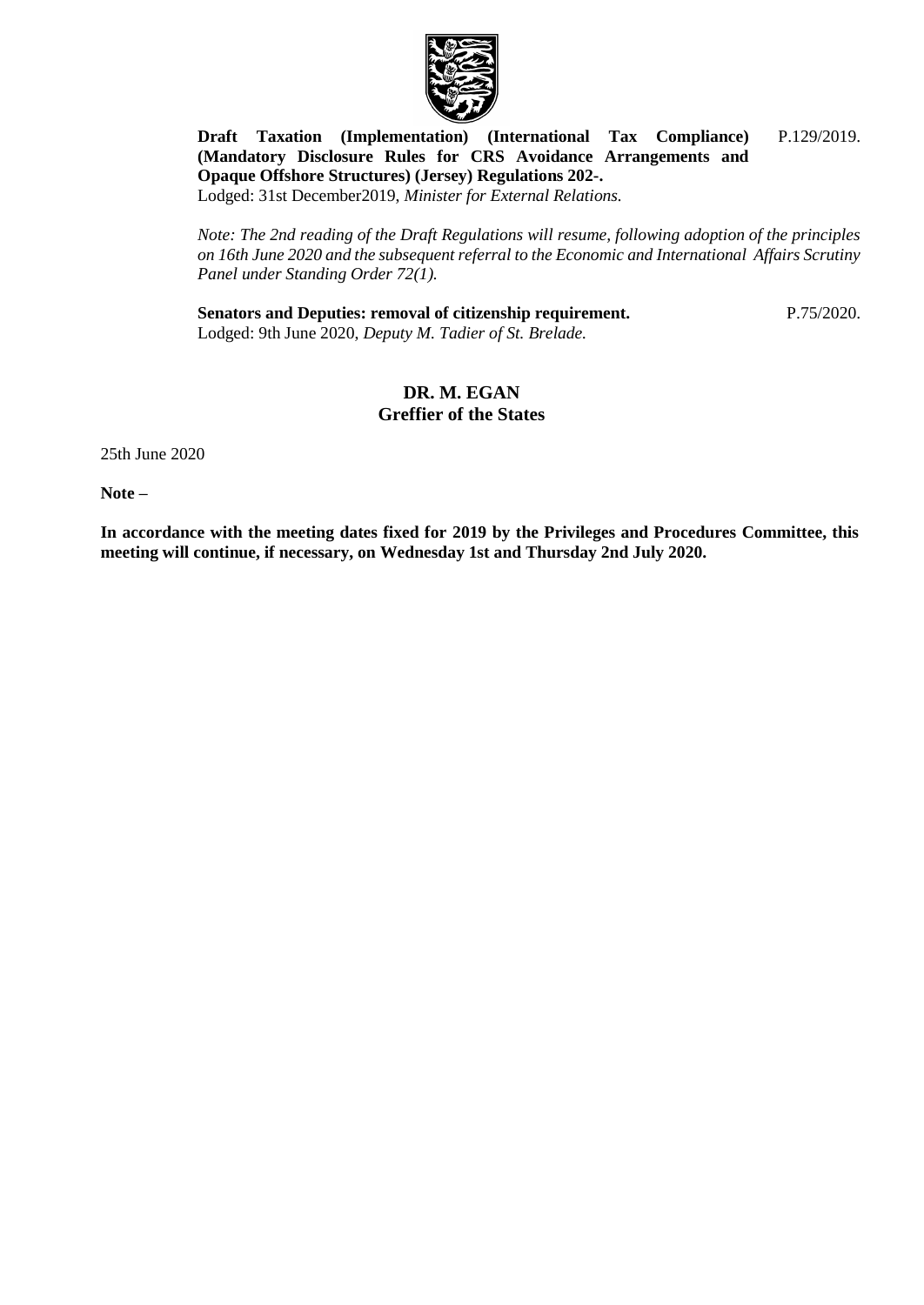

## **Explanatory Note regarding subordinate legislation tabled at this meeting.**

(See Item B)

#### **R&O.86/2020.**

Dormant Bank Accounts (Distribution of Fund Money) (Jersey) Order 2020.

This Order sets out the policies and procedures to be followed in respect of whether a distribution from the Jersey Reclaim Fund established under the Dormant Bank Accounts (Jersey) Law 2017 is to be made, and those determining the amount of any such distribution.

*Article 1* contains the definitions of terms used in the Order.

*Article 2* identifies the Minister for External Relations as being responsible for deciding whether a distribution may be made from the Fund and sets out the matters that the Minister must consider (on the advice of the Minister for Treasury and Resources). These matters include the level of reclaims from the Fund, current and likely in future, the need to ensure continued viability of the fund and its current value. Other information and data that the Minister may wish to consider along with other relevant matters are also set out.

*Article 3* limits distribution to half the amount that could be reclaimed from the Fund. The remaining portion must first be used to meet the anticipated costs of funding the Charity Commissioner and his office. Then the Minister has to consider the amount that should be left in the Fund, after consulting the Minister for Treasury and Resources. However, there is a required minimum distribution to charity of £250,000 or, if less, the amount still remaining in that portion of the Fund. There is also provision for further distributions to be made or distribution to be made from that portion of the Fund without limit to cover an emergency situation.

*Article 4* requires the Minister to notify the independent organization appointed under *Article 5*. The notification covers the sum to be transferred from the Fund for distribution by that organization in accordance with *Article 3*. It must be given annually within one month of the publication of the accounts of the States and state the sum available for distribution by the independent organization. If sums are determined for distribution in that year or in the case of any emergency distributions, a notification must be given each time. Transfer to the organization must be within such time period and by such instalments as the Minister considers expedient.

*Article 5* appoints the Jersey Community Foundation Limited as the independent organization.

*Article 6* contains the citation and provides for the Order to come into force the day after it is made. The Order was made on 17th June 2020 and came into force on 18th June 2020.

### **R&O.87/2020.**

Control of Housing and Work (Exemptions) (Amendment No. 4) (Jersey) Order 2020.

This Order amends the Control of Housing and Work (Exemptions) (Jersey) Order 2013 (the "Exemption Order") to align it with the amendments in the Employment (Amendment No. 11) (Jersey) Law 2020 (the "Law") concerning new arrangements for parental leave.

Article 4(1)(b)(i) of the Exemption Order excludes people who are providing cover for people who are on maternity leave or sick leave of up to 9 months from counting towards the maximum number of people with Licensed or Registered status who are permitted to work in or for an undertaking. This Order amends Article 4(1)(b)(i) of the Exemption Order so that it will instead exclude people who are providing cover for people who are on parental leave (as defined in Article 55A(1) of the Employment (Jersey) Law 2003) or sick leave of up to 52 weeks.

This amendment comes into force on the date that the Law comes into force on 28th June 2020.

The Order was made on 24th June 2020 and came into force on 28th June 2020.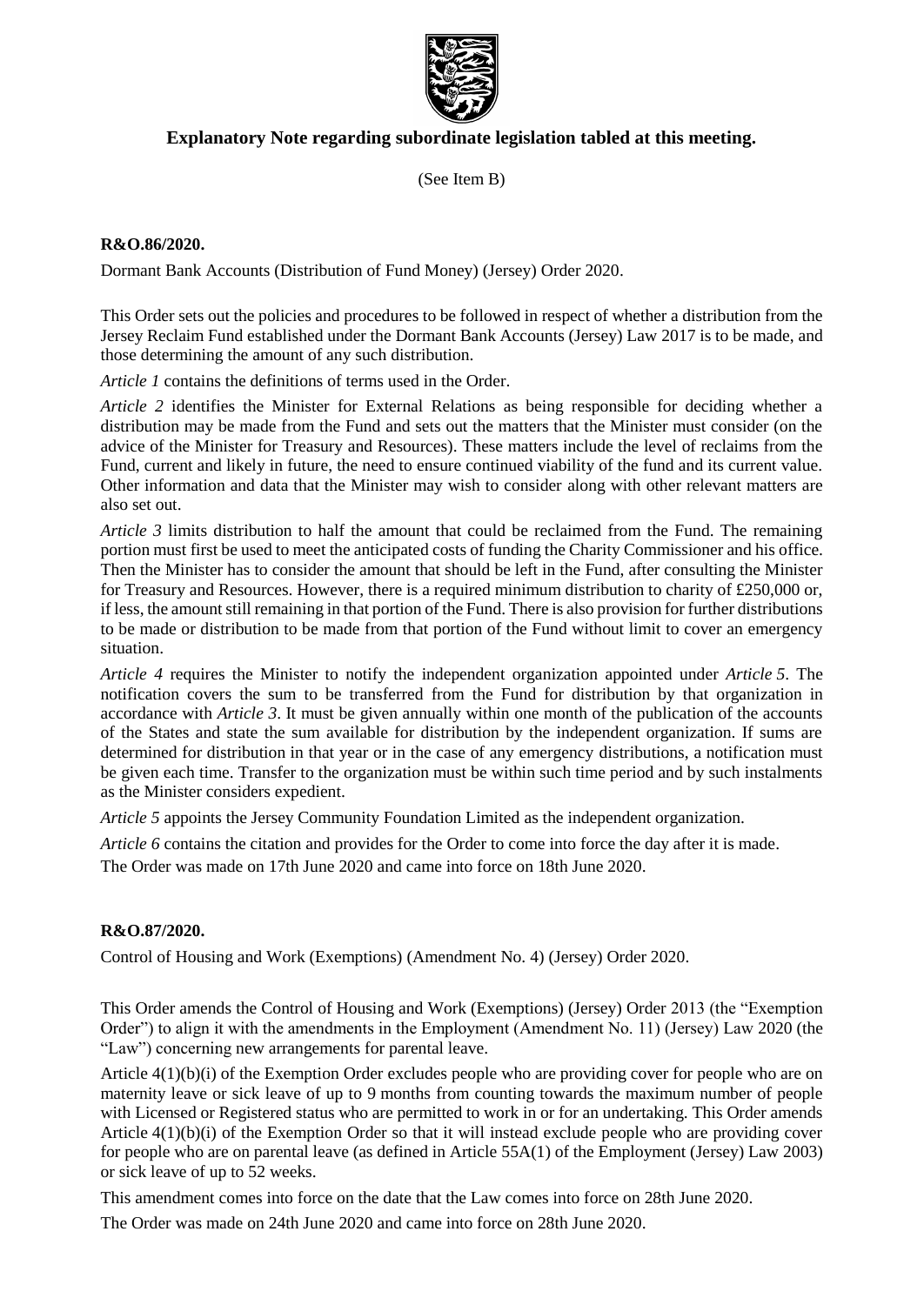

#### **R&O.88/2020.**

Covid-19 (Safe Distancing – Suspension) (Jersey) Order 2020.

This Order is made under Regulation 6(4) of the Covid-19 (Safe Distancing) (Jersey) Regulations 2020, to suspend indefinitely the effect of Regulations 2(2) and 3(1) of those Regulations. The suspended provisions contain the only criminal offences in the Regulations, and the effect of the suspension is that there is no criminal sanction in respect of breaches of safe distancing under the Regulations. The suspension is for an indefinite period, so it lasts until this Order is repealed. But the Regulations themselves expire on 30th September 2020 (unless further Regulations amend that date), so the offences will fall away on that date in any case.

The Order was made on 25th June 2020 and came into force on 26th June 2020.

#### **R&O.89/2020.**

Covid-19 (Workplace Restrictions – Third Extension) (Jersey) Order 2020.

This Order amends the Covid-19 (Workplace Restrictions) (Jersey) Order 2020 to extend the restriction period in that Order to end at the end of Thursday 9th July 2020.

The Order was made on 25th June 2020 and came into force on 26th June 2020.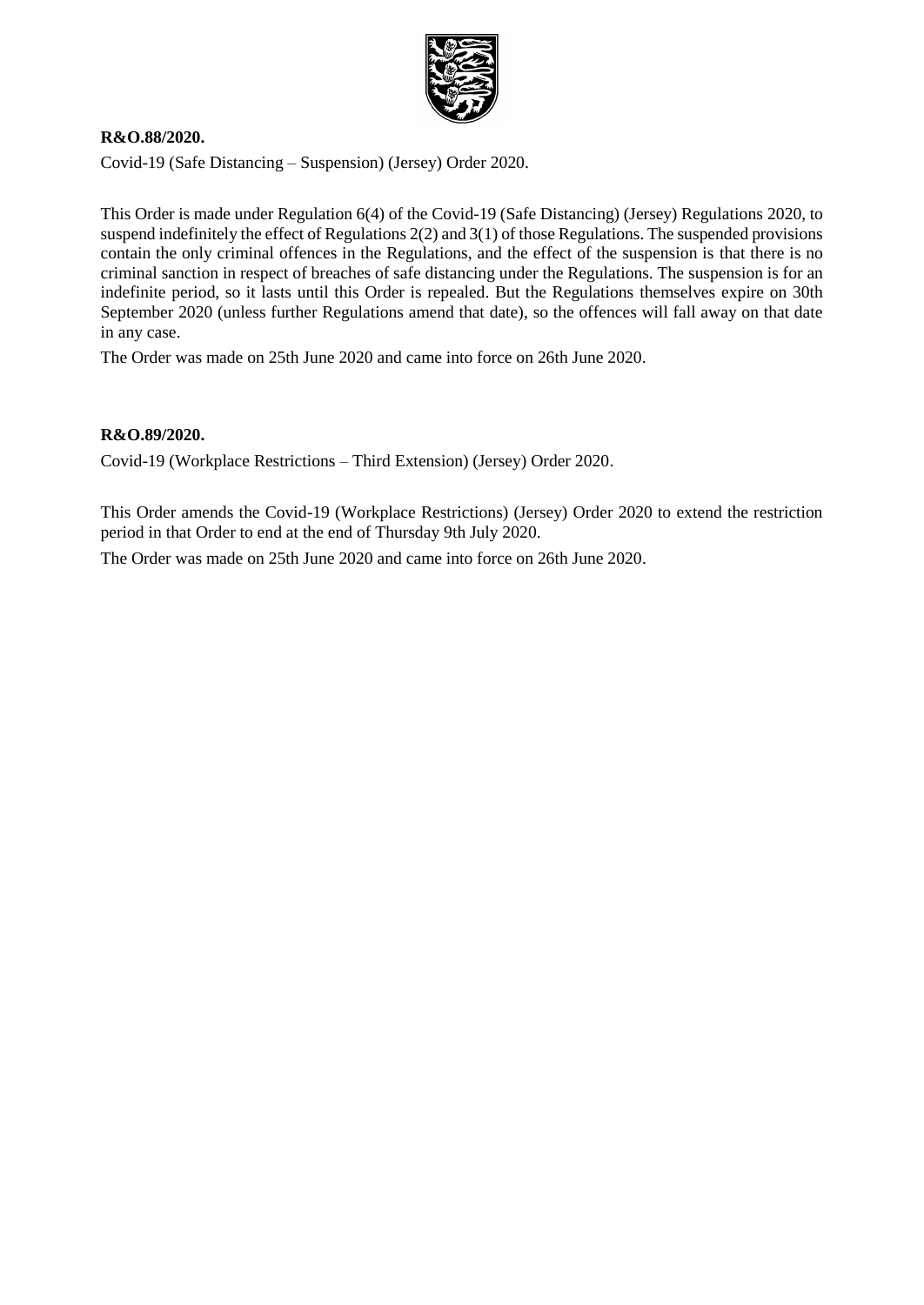

### (See Item I(a))

1. The Chief Minister will table an answer to the following question asked by Deputy K.F. Morel of St. Lawrence –

"Will the Chief Minister advise how many Government of Jersey contracts have been awarded to EY since 1st January 2018, to include contracts to EY offices in Jersey and in any other location, and in relation to each such contract awarded to EY will the Chief Minister advise –

- (a) whether a tender process was carried out;
- (b) what the purpose of the contract was;
- (c) what the value of the contract was; and
- (d) what the duration of each contract was?"
- 2. The Chief Minister will table an answer to the following question asked by Deputy K.F. Morel of St. Lawrence –

"Will the Chief Minister advise how many Government of Jersey contracts have been awarded to the construction consortium J3 Limited since 1st January 2018 and, in relation to all such contracts awarded to J3 Limited, will the Chief Minister advise –

- (a) whether a tender process was carried out;
- (b) what the purpose of the contract was;
- (c) what the value of the contract was; and
- (d) what the duration of each contract was?"
- 3. The Minister for Infrastructure will table an answer to the following question asked by Deputy K.F. Morel of St. Lawrence –

"Will the Minister advise whether any U.K. companies have been used to lay road surfaces in Jersey since 1st January 2017; and if so, will the Minister provide a list of the projects on which they were engaged, the value of the contracts and the reasons why non-Jersey companies were used?"

4. The Minister for Education will table an answer to the following question asked by Deputy C.S. Alves of St. Helier –

"Will the Minister advise what work, if any, will be undertaken during the school holidays to invest in better virtual learning materials for schoolchildren, to address the prospect of a second wave of Covid-19 later this year that would further disrupt their education?"

5. The Minister for Social Security will table an answer to the following question asked by Deputy C.S. Alves of St. Helier –

"With regards to the recipients of Covid Related Emergency Support Scheme (C.R.E.S.S.) who receive payments via the Bankers' Automated Clearing System (B.A.C.S.), will the Minister advise –

- (a) how frequently are such payments made;
- (b) if an applicant's payment is rejected or fails, how promptly are payments re-issued;
- (c) in the event of a failed or rejected payment, does the Government proactively notify the recipient or does responsibility lie with the recipient to contact the Government;
- (d) how many individuals have contacted the Government about missing payments; and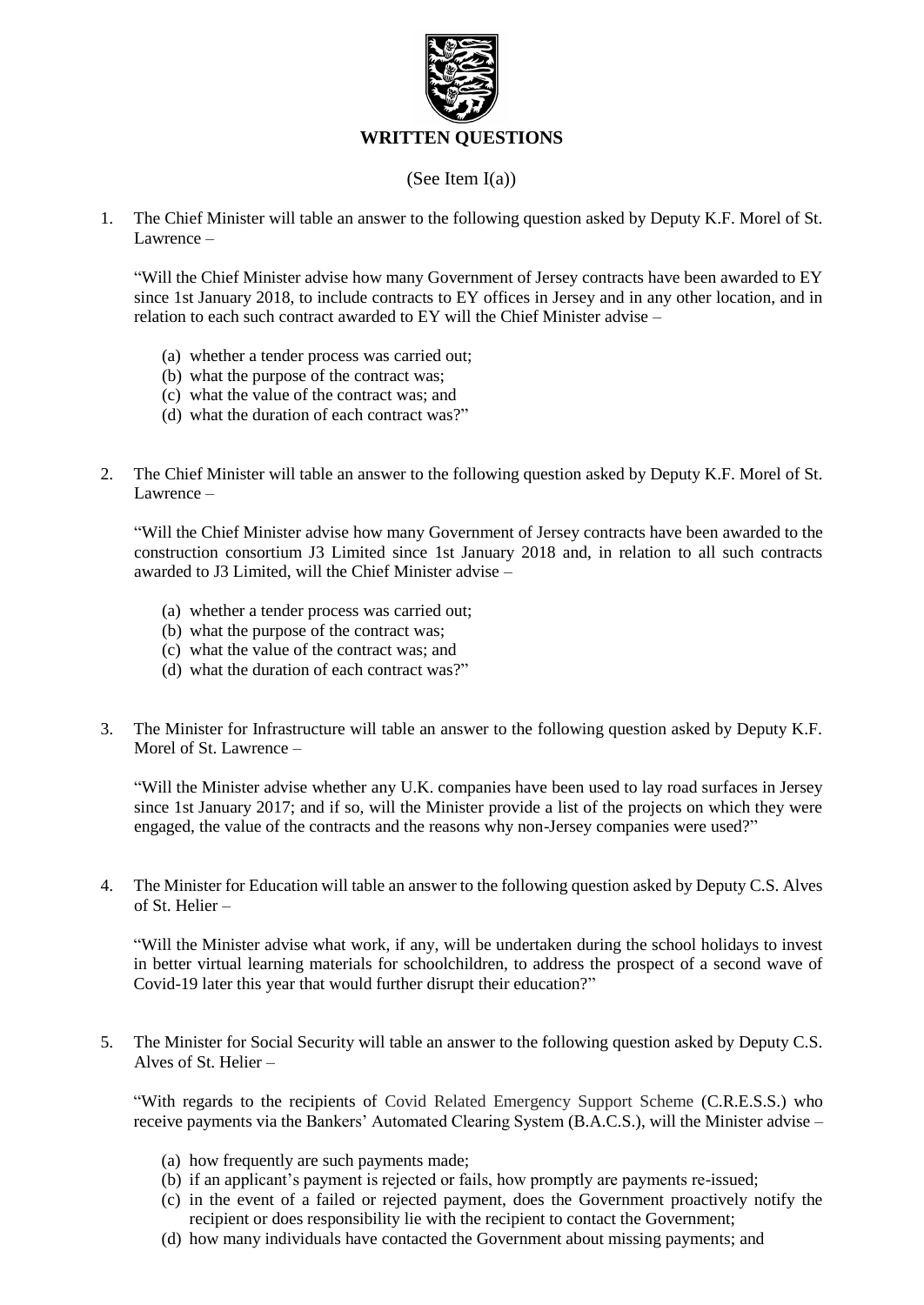

- (e) how many of these missing payments have not yet been followed up or re-issued?"
- 6. The Minister for Children and Housing will table an answer to the following question asked by Deputy C.S. Alves of St. Helier –

"Will the Minister advise whether new social housing under construction includes disabled access and adaptable living environments to suit a range of disabilities, including access difficulties that result from ageing; and if so, how many units (and what percentage of the total) conform to these criteria?"

7. The Minister for Health and Social Services will table an answer to the following question asked by Deputy C.S. Alves of St. Helier –

"Will the Minister provide an update on the current activity of, and any recent outcomes from, the Drugs and Alcohol Strategy?"

8. The Minister for Treasury and Resources will table an answer to the following question asked by Deputy C.S. Alves of St. Helier –

"Will the Minister confirm what checks, if any, are in place to ensure that those businesses applying for the co-funded payroll scheme are doing so out of true necessity and are not, for example, working as normal and delaying invoices to clients in order to appear to need financial support while paying their workers a minimum amount?"

9. The Chief Minister will table an answer to the following question asked by Deputy R.J. Ward of St. Helier –

"Will the Chief Minister advise what political decision-making process is followed for receipt, and deciding upon, health advice from the Scientific and Technical Advisory Cell (S.T.A.C.) in relation to the Covid-19 pandemic and, in particular –

- (a) are individual Ministers able to make decisions separate from, or contrary to, the advice;
- (b) what collective consultation, if any, is undertaken with the Council of Ministers; and
- (c) how is a final position decided in relation to physical distancing and who has the final say politically on the decisions made?"
- 10. The Minister for Infrastructure will table an answer to the following question asked by Deputy R.J. Ward of St. Helier –

"Will the Minister advise –

- (a) what percentage of the roof space of the new Les Quennevais School will be covered by solar panels;
- (b) what plans, if any, there are to enlarge this coverage in order to increase the generation of electricity both for the school and for the local population; and
- (c) whether this incorporation of solar panels, and the resultant generation of electricity, will be considered as an investment for infrastructure projects during the Island's recovery from Covid-19 as a means of improving Jersey's sustainability for the future?"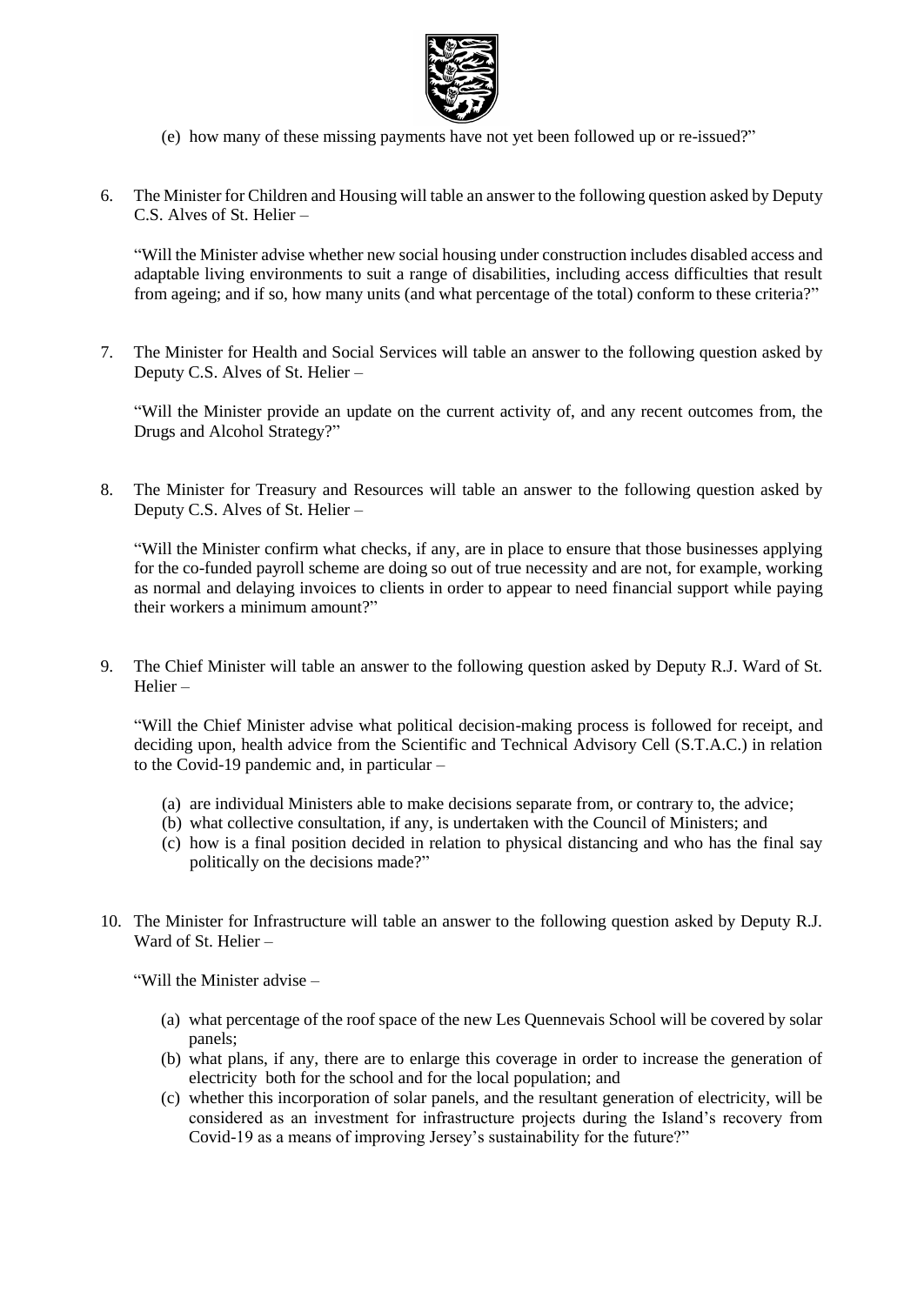

11. The Minister for Social Security will table an answer to the following question asked by Deputy R.J. Ward of St. Helier –

"Will the Minister advise –

- (a) how errors in the level of payments made to claimants by Customer and Local Services are monitored, including how such errors are recorded and how they are reported to the Minister for any decisions required about the enforcement or cancellation of repayments; and
- (b) who takes the final decision regarding the enforcement of a repayment following an overpayment made to a claimant?"
- 12. The Minister for Treasury and Resources will table an answer to the following question asked by Deputy R.J. Ward of St. Helier –

"Will the Minister, as shareholder representative, state –

- (a) how much has been repaid to the States by Andium Homes in each of the last 5 years; and
- (b) how much of the loan debt has been repaid as a result and what the remaining balance is of this loan?"
- 13. The Minister for the Environment will table an answer to the following question asked by Deputy R.J. Ward of St. Helier –

"Given the pressure on monies put aside to tackle climate change, as agreed by the States Assembly, and the discussions over the nature of the recovery from Covid-19, will the Minister advise what consideration or discussion, if any, has taken place either at the Council of Ministers or within his Department in relation to –

- (a) the 'Climate Change and Small States: Parliamentarian's Toolkit' produced by the Commonwealth Parliamentary Association; and
- (b) the U.N.'s 17 Sustainable Development Goals?"
- 14. The Minister for Treasury and Resources will table an answer to the following question asked by Deputy M. Tadier of St. Brelade –

"Will the Minister state what Government grant, if any, was given to fund the statue of George de Carteret in St. Peter; and, if such a grant was given, will the Minister advise who requested it, who approved it and what due diligence, if any, was undertaken before the grant was agreed?"

15. The Minister for Children and Housing will table an answer to the following question asked by Deputy M.R. Higgins of St. Helier –

"Will the Minister advise Members of the current social housing situation in the Island and in particular –

- (a) the number of people on the social housing waiting list and the average waiting time on the list;
- (b) the demand for 1-bed, 2-bed and 3-bed accommodation;
- (c) the number of houses or apartments currently being constructed and their expected completion dates; and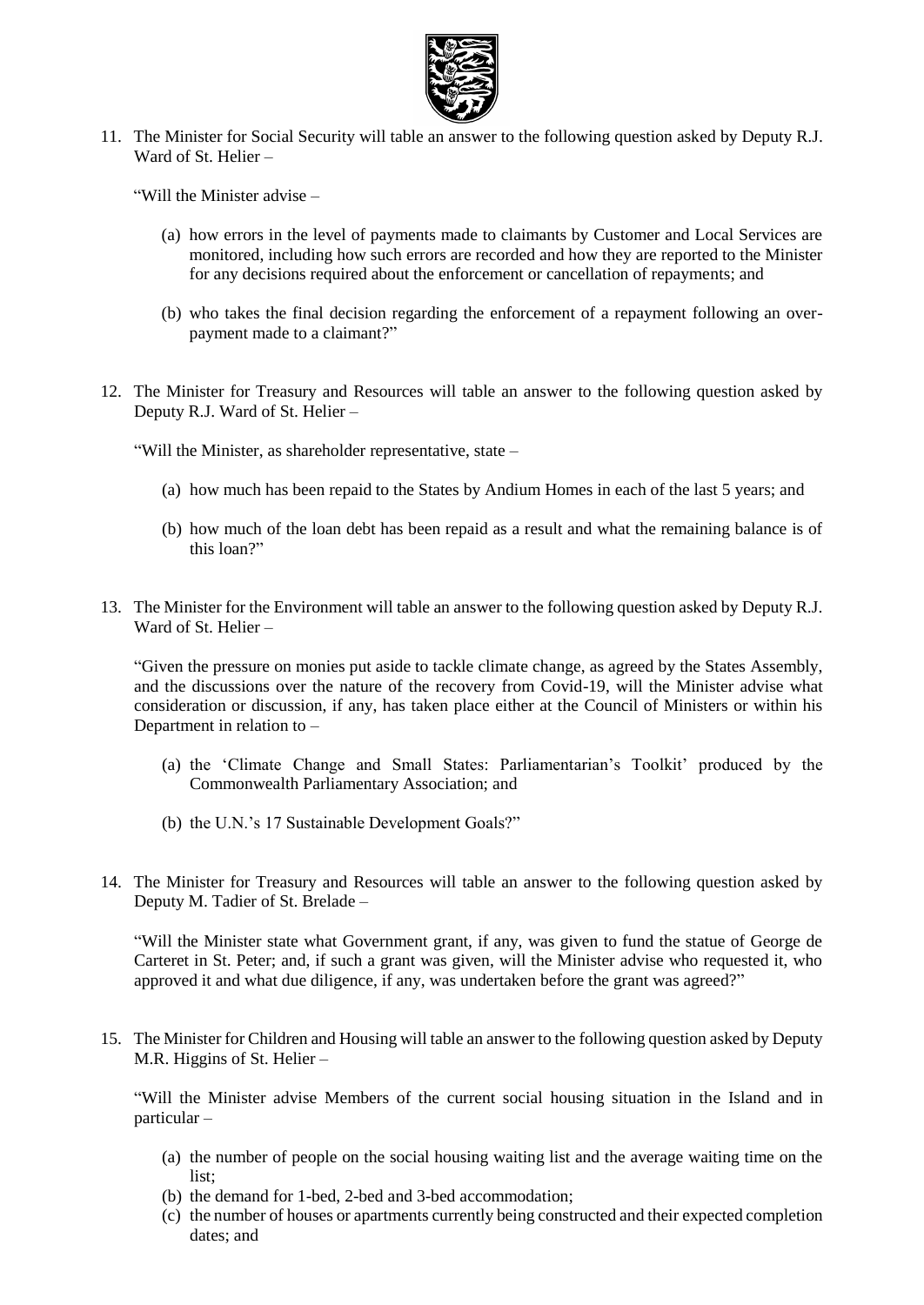

- (d) how he plans to meet the demand for housing over the next 5 years?"
- 16. The Minister for Health and Social Services will table an answer to the following question asked by Deputy M.R. Higgins of St. Helier –

"Will the Minister advise members of –

- (a) the current number of ventilators and *continuous positive airway pressure* (C.P.A.P) units available for use in the Island;
- (b) the current stock of personal protective equipment (P.P.E.) available to meet a potential new wave of Covid-19 (or another infectious virus); and
- (c) the current waiting time for new stocks of P.P.E. to be received by the Government of Jersey from the world market?"
- 17. The Minister for Home Affairs will table an answer to the following question asked by Deputy M.R. Higgins of St. Helier –

"Will the Minister advise members how many prisoners, if any, were released early from H.M.P. La Moye in line with his proposals for dealing with the Covid-19 pandemic?"

18. The Minister for the Environment will table an answer to the following question asked by Deputy M.R. Higgins of St. Helier –

"Will the Minister provide members with an organisation chart for his department and set out for members the arrangement of his department in terms of full-time equivalent (F.T.E.) employees; and will he explain how this has changed over the last four years?"

19. The Minister for Home Affairs will table an answer to the following question asked by Deputy M.R. Higgins of St. Helier –

"Will the Minister provide members with an organisational chart for the Department of Justice and Home Affairs, including each division such as the States of Jersey Police, the Fire and Rescue Service, the Ambulance Service, Customs and Immigration and H.M.P. La Moye; and will he also set out for members the structure of this Department in terms of full-time equivalent (F.T.E.) employees and explain how the arrangement has changed in each division of the Department over the last four years?"

20. The Chief Minister will table an answer to the following question asked by Deputy G.P. Southern of St. Helier –

"Further to the responses to Written Question 226/2020 and Oral Question 159/2020, will the Chief Minister –

- (a) Outline what actions, if any, he will be undertaking, in conjunction with Statistics Jersey, to ensure that the results of the Household Living Costs and Income Survey will be published early in Quarter 4 of 2020 so that an informed debate on the subject of reducing income inequality can be incorporated within the Assembly's consideration of the Government Plan for 2021; and
- (b) state whether it is his assessment, as others such as the Resolution Foundation have found, that the Covid-19 pandemic has had the greatest impact on the living standards of the young and those on the lowest incomes?"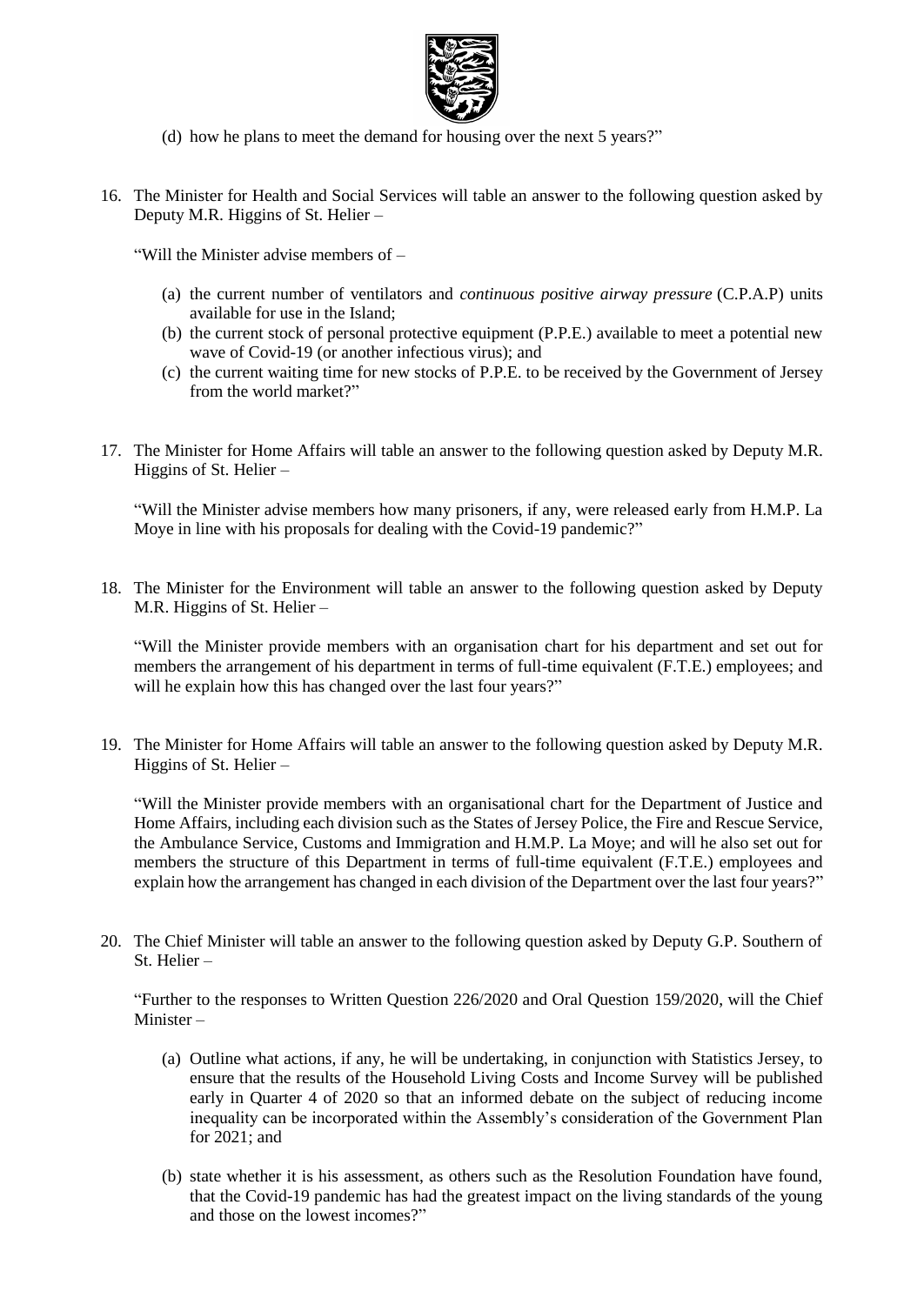

21. The Minister for Health and Social Services will table an answer to the following question asked Deputy G.P. Southern of St. Helier by –

"What measures, if any, does the Minister have under consideration to further reduce the costs of primary care for people on low incomes and those with chronic illnesses?"

22. The Minister for Health and Social Services will table an answer to the following question asked by Deputy L.M.C. Doublet of St. Saviour –

"Given that suicide is reportedly the single biggest killer of men under 45, what is the Minister doing, or what does he plan to do, to address mental health issues amongst this specific demographic?"